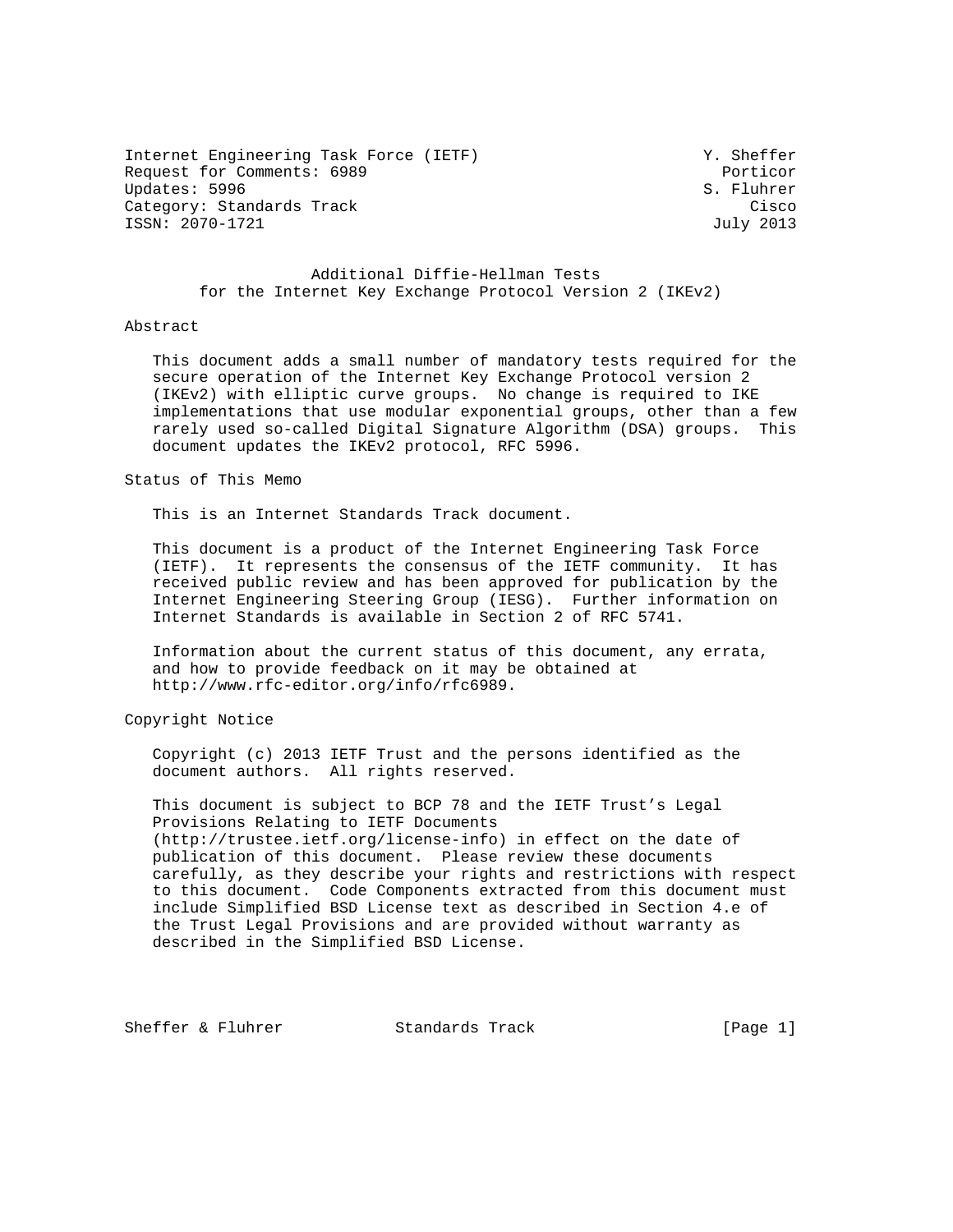# Table of Contents

|                | Introduction                            |
|----------------|-----------------------------------------|
|                | Conventions Used in This Document 3     |
|                |                                         |
|                | 2.1. Sophie Germain Prime MODP Groups 3 |
|                | 2.2. MODP Groups with Small Subgroups 3 |
|                |                                         |
|                |                                         |
|                |                                         |
| $\mathcal{R}$  |                                         |
| 4 <sub>1</sub> |                                         |
|                |                                         |
|                |                                         |
|                |                                         |
|                |                                         |
| 5              |                                         |
| б.             |                                         |
|                |                                         |
|                |                                         |
|                |                                         |

## 1. Introduction

 IKEv2 [RFC5996] consists of the establishment of a shared secret using the Diffie-Hellman (DH) protocol, followed by authentication of the two peers. Existing implementations typically use modular exponential (MODP) DH groups, such as those defined in [RFC3526].

 IKEv2 does not require that any tests be performed by a peer receiving a public Diffie-Hellman key from the other peer. This is fine for the common case of MODP groups. For other DH groups, when peers reuse DH values across multiple IKE sessions, the lack of tests by the recipient results in a potential vulnerability (see Section 4.1 for more details). In particular, this is true for Elliptic Curve (EC) groups, whose use is becoming ever more popular. This document defines such tests for several types of DH groups.

 In addition, this document describes another potential attack related to the reuse of DH keys: a timing attack. This additional material is taken from [RFC2412].

 This document updates [RFC5996] by adding security requirements that apply to many of the protocol's implementations.

Sheffer & Fluhrer Standards Track [Page 2]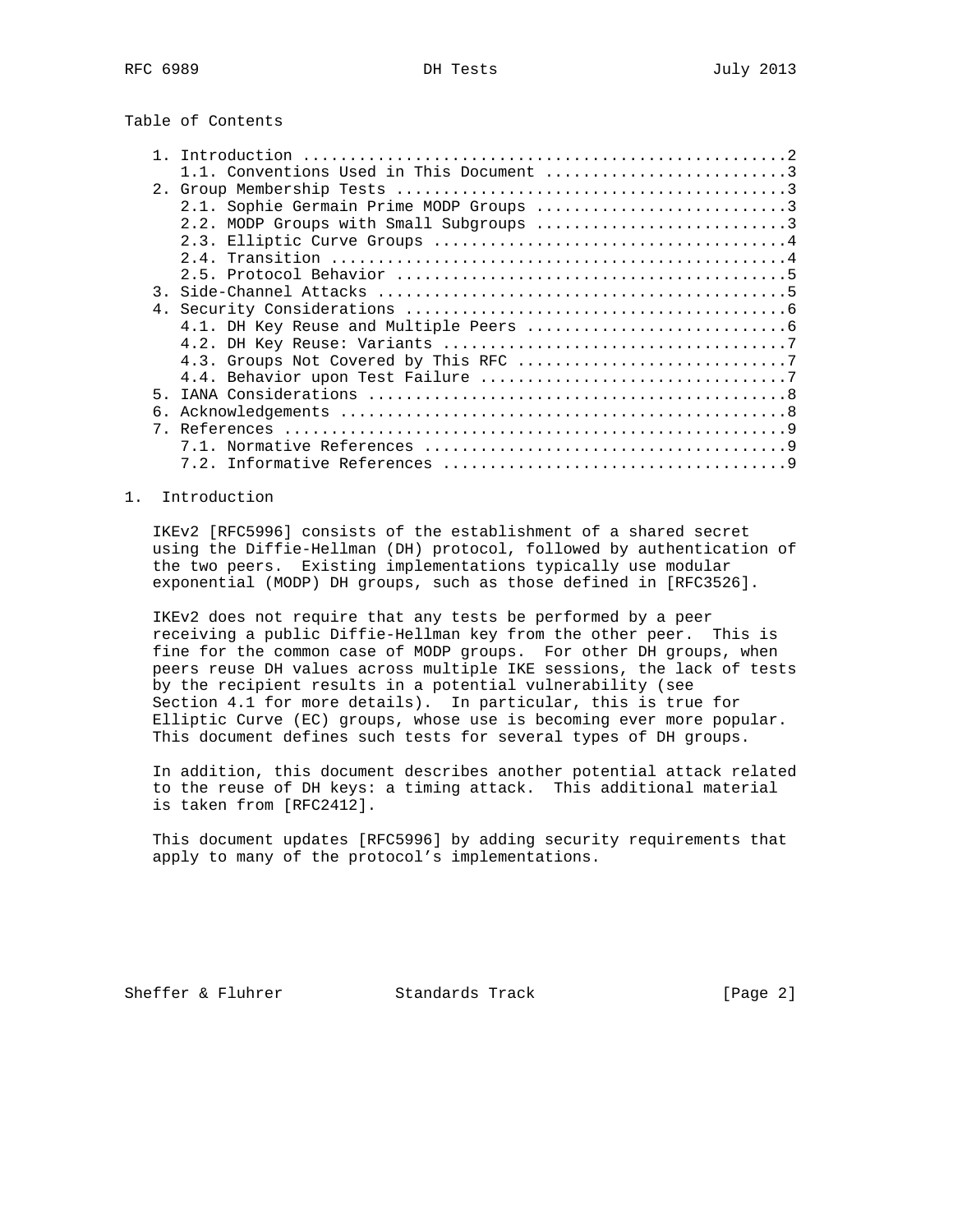1.1. Conventions Used in This Document

 The key words "MUST", "MUST NOT", "REQUIRED", "SHALL", "SHALL NOT", "SHOULD", "SHOULD NOT", "RECOMMENDED", "MAY", and "OPTIONAL" in this document are to be interpreted as described in [RFC2119].

2. Group Membership Tests

 This section describes the tests that need to be performed by IKE peers receiving a Key Exchange (KE) payload. The tests are RECOMMENDED for all implementations but only REQUIRED for those that reuse DH private keys (as defined in [RFC5996], Section 2.12). The tests apply to the recipient of a KE payload and describe how it should check the received payload. They are listed here according to the DH group being used.

2.1. Sophie Germain Prime MODP Groups

These are currently the most commonly used groups; all these groups have the property that  $(p-1)/2$  is also prime; this section applies to any such MODP group. Each recipient MUST verify that the peer's public value r is in the legal range  $(1 < r < p-1)$ . According to [Menezes], Section 2.2, even with this check there remains the possibility of leaking a single bit of the secret exponent when DH keys are reused; this amount of leakage is insignificant.

See Section 5 for the specific groups covered by this section.

2.2. MODP Groups with Small Subgroups

 [RFC5114] defines modular exponential groups with small subgroups; these are modular exponential groups with comparatively small subgroups, and all have (p-1)/2 composite. Section 2.1 of [Menezes] describes some informational leakage from a small-subgroup attack on these groups if the DH private value is reused.

 This leakage can be prevented if the recipient performs a test on the peer's public value; however, this test is expensive (approximately as expensive as what reusing DH private values saves). In addition, the NIST standard ([NIST-800-56A], Section 5.6.2.4) requires that test; hence, anyone needing to conform to that standard will need to implement the test anyway.

Sheffer & Fluhrer Standards Track [Page 3]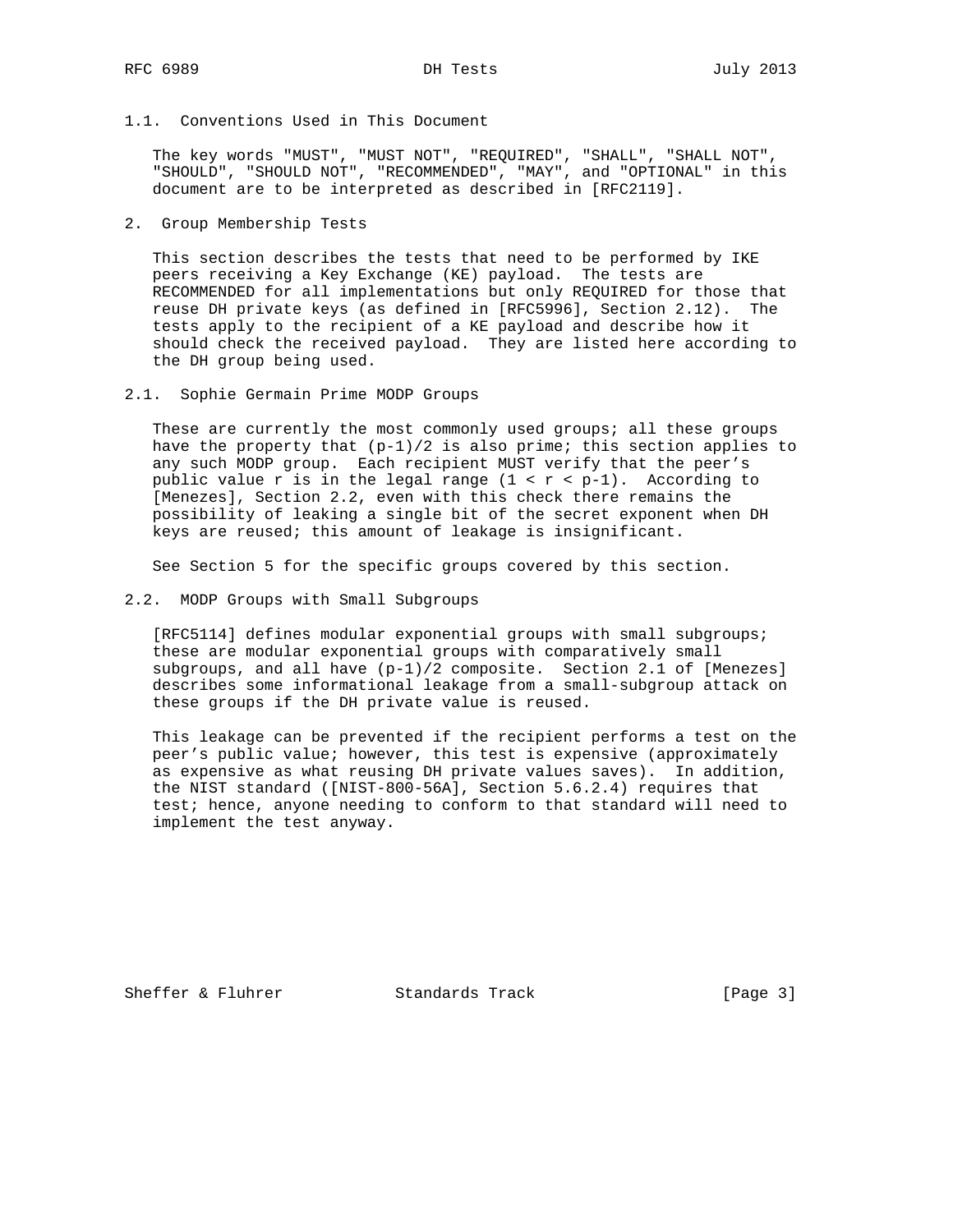Because of the above, the IKE implementation MUST choose between one of the following two options:

- o It MUST check both that the peer's public value is in range (1 < r  $\langle p-1 \rangle$  and that  $r^q = 1$  mod p (where q is the size of the subgroup, as listed in the RFC defining the group). DH private values MAY then be reused. This option is appropriate if conformance to [NIST-800-56A] is required.
- o It MUST NOT reuse DH private values (that is, the DH private value for each DH exchange MUST be generated from a fresh output of a cryptographically secure random number generator), and it MUST check that the peer's public value is in range  $(1 < r < p-1)$ . This option is more appropriate if conformance to [NIST-800-56A] is not required.

See Section 5 for the specific groups covered by this section.

2.3. Elliptic Curve Groups

 IKEv2 can be used with elliptic curve groups defined over a field GF(p) [RFC5903] [RFC5114]. According to [Menezes], Section 2.3, there is some informational leakage possible. A receiving peer MUST check that its peer's public value is valid; that is, the x and y parameters from the peer's public value satisfy the curve equation,  $y^2 = x^3 + ax + b \mod p$  (where for groups 19, 20, and 21, a=-3 (mod p), and all other values of a, b, and p for the group are listed in the RFC defining the group).

 We note that an additional check to ensure that the public value is not the point at infinity is not needed, because IKE (see Section 7 of [RFC5903]) does not allow for encoding this value.

See Section 5 for the specific groups covered by this section.

2.4. Transition

 Existing implementations of IKEv2 with Elliptic Curve Diffie-Hellman (ECDH) groups may be modified to include the tests described in the current document, even if they do not reuse DH keys. The tests can be considered as sanity checks and will prevent the code having to handle inputs that it may not have been designed to handle.

 ECDH implementations that do reuse DH keys MUST be enhanced to include the above tests.

Sheffer & Fluhrer Standards Track [Page 4]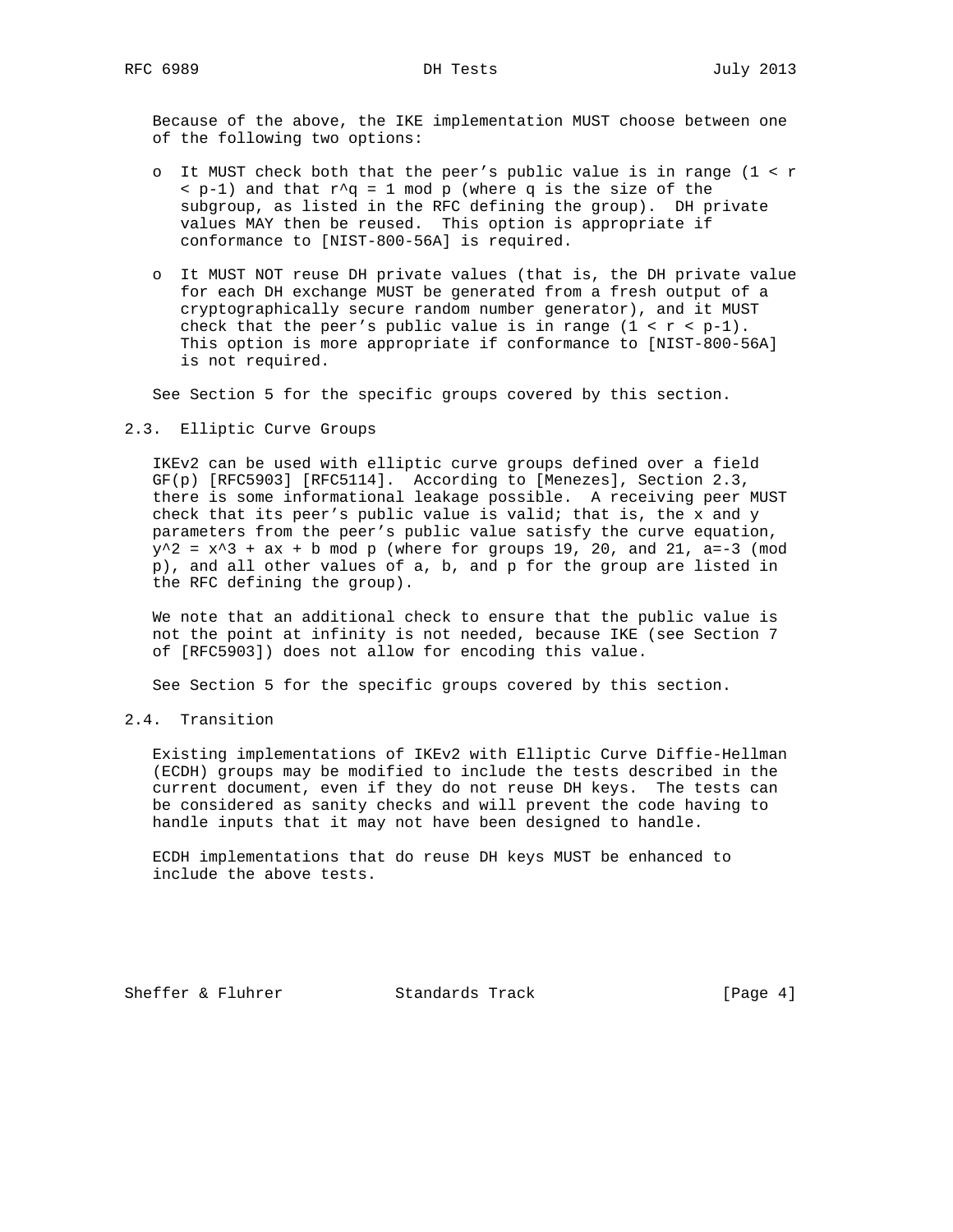# 2.5. Protocol Behavior

 The recipient of a DH public key that fails one of the above tests must assume that the sender is either truly malicious or has a bug in its implementation. The behavior defined below attempts to balance resistance to attackers that are trying to disrupt the IKE exchange, against the need to help a badly implemented peer by providing useful error indications.

 If this error happens during the IKE\_SA\_INIT exchange, then the recipient MUST drop the message that contains an invalid KE payload and MUST NOT use that message when creating the IKE security association (SA).

 If the implementation employs the DoS-resistant behavior proposed in Section 2.4 of [RFC5996], it may simply ignore the erroneous request or response message, and continue waiting for a later message containing a legitimate KE payload.

 If DoS-resistant behavior is not implemented and the invalid KE payload was in the IKE\_SA\_INIT request, the implementation MAY send an INVALID\_SYNTAX error notification back and remove the in-progress IKE SA; if the invalid KE payload was in the IKE\_SA\_INIT response, then the implementation MAY simply delete the half-created IKE SA and re-initiate the exchange.

 If the invalid KE payload is received during the CREATE\_CHILD\_SA exchange (or any other exchange after the IKE SA has been established) and the invalid KE payload is in the request message, the Responder MUST reply with an INVALID\_SYNTAX error notification and drop the IKE SA. If the invalid KE payload is in a response, the Initiator getting this reply MUST immediately delete the IKE SA by sending an IKE SA Delete notification as a new exchange. In this case, the sender evidently has an implementation bug, and dropping the IKE SA makes it easier to detect.

3. Side-Channel Attacks

 In addition to the small-subgroup attack, there is also a potential timing attack on IKE peers when they are reusing Diffie-Hellman secret values. This is a side-channel attack, which means that it may or may not be a vulnerability in certain cases, depending on implementation details and the threat model.

Sheffer & Fluhrer Standards Track [Page 5]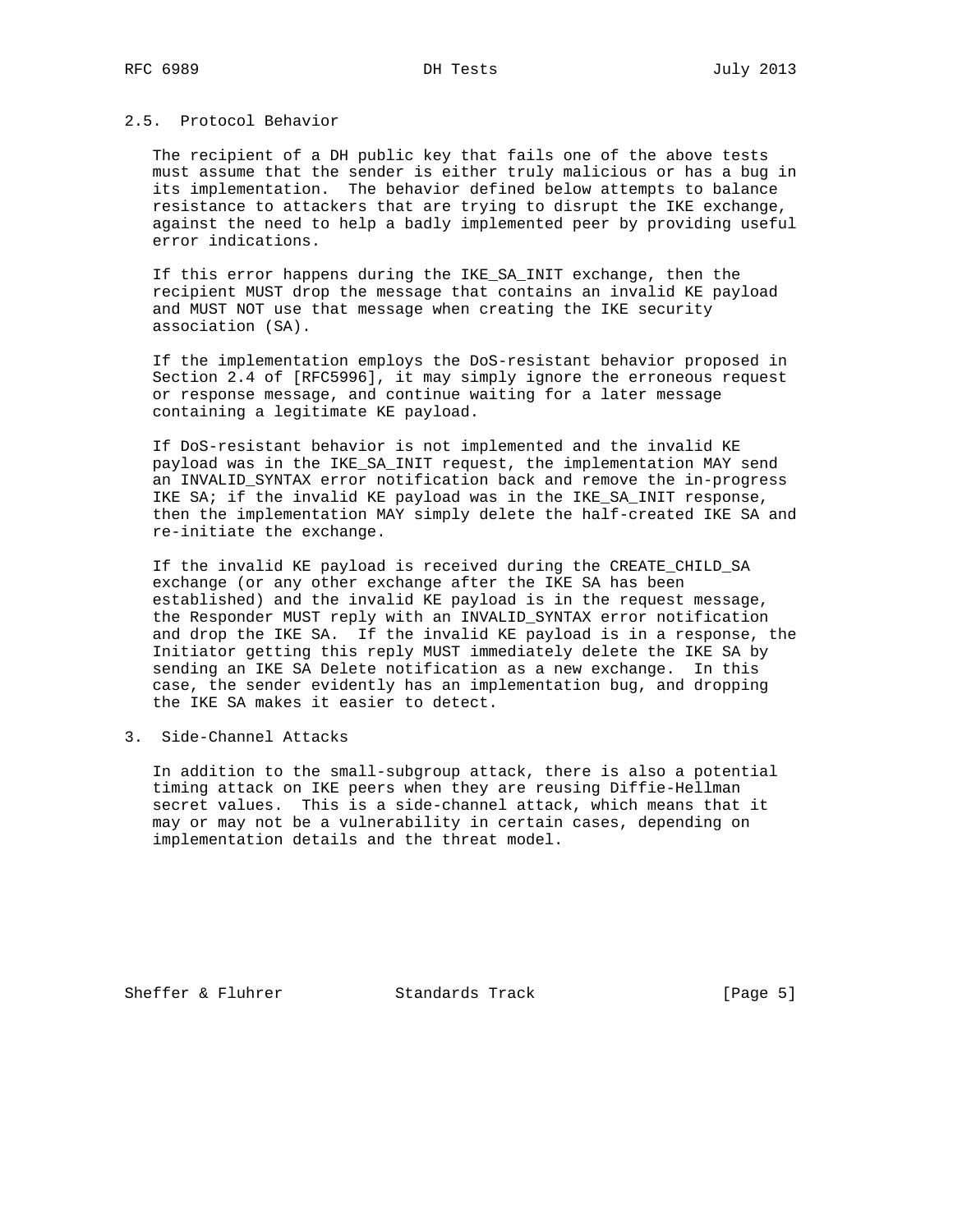The remainder of this section is quoted from [RFC2412], Section 5, with a few minor clarifications. This attack still applies to IKEv2 implementations, and both to MODP groups and ECDH groups. We also note that more efficient countermeasures are available for EC groups represented in projective form, but these are outside the scope of the current document.

 Timing attacks that are capable of recovering the exponent value used in Diffie-Hellman calculations have been described by Paul Kocher [Kocher]. In order to nullify the attack, implementors must take pains to obscure the sequence of operations involved in carrying out modular exponentiations.

 One potential method to foil these timing attacks is to use a "blinding factor". In this method, a group element, r, is chosen at random, and its multiplicative inverse modulo p is computed, which we'll call r\_inv. r\_inv can be computed by the Extended Euclidean Method, using  $r$  and  $p$  as inputs. When an exponent  $x$  is chosen, the value r\_inv^x is also calculated. Then, when calculating  $(g^y)'$ x, the implementation will calculate this sequence:

 $A = r * q^y$  $B = A^x = (r^*g^y) x = (r^*x)(g^*(xy))$  $C = B^*r\_inv^x = (r^x)(r^(-1*x))(g^x(xy)) = g^x(xy)$ 

 The blinding factor is only necessary if the exponent x is used more than 100 times.

4. Security Considerations

 This entire document is concerned with the IKEv2 security protocol and the need to harden it in some cases.

4.1. DH Key Reuse and Multiple Peers

 This section describes one variant of the attack prevented by the tests defined above.

 Suppose that IKE peer Alice maintains IKE security associations with peers Bob and Eve. Alice uses the same secret ECDH key for both SAs, which is allowed with some restrictions. If Alice does not implement these tests, Eve will be able to send a malformed public key, which would allow her to efficiently determine Alice's private key (as described in Section 2 of [Menezes]). Since the key is shared, Eve will be able to obtain Alice's shared IKE SA key with Bob.

Sheffer & Fluhrer Standards Track [Page 6]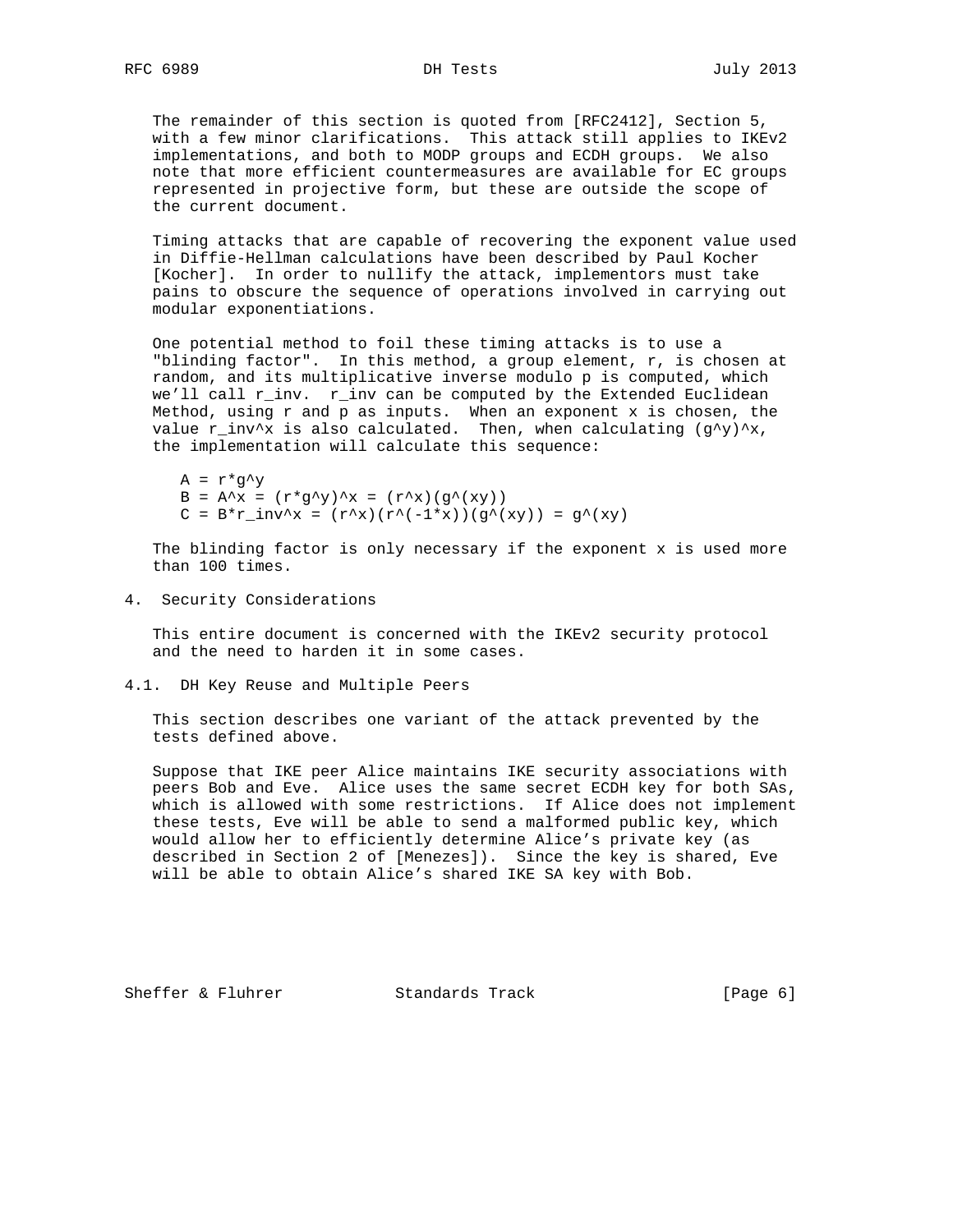## 4.2. DH Key Reuse: Variants

 Private DH keys can be reused in different ways, with subtly different security implications. For example:

- 1. DH keys are reused for multiple connections (IKE SAs) to the same peer and for connections to different peers.
- 2. DH keys are reused for multiple connections to the same peer (e.g., when the peer is identified by its IP address) but not for different peers.
- 3. DH keys are reused only when they had not been used to complete an exchange, e.g., when the peer replies with an INVALID\_KE\_PAYLOAD notification.

 Both the small-subgroup attack and the timing attack described in this document apply at least to options #1 and #2.

4.3. Groups Not Covered by This RFC

 There are a number of group types that are not specifically addressed by this RFC. A document that defines such a group MUST describe the tests required by that group.

 One specific type of group would be an even-characteristic elliptic curve group. Now, these curves have cofactors greater than 1; this leads to a possibility of some information leakage. There are several ways to address this information leakage, such as performing a test analogous to the test in Section 2.2 or adjusting the ECDH operation to avoid this leakage (such as Elliptic Curve Cryptography Cofactor Diffie-Hellman (ECC CDH), where the shared secret really is hxyG). Because the appropriate test depends on how the group is defined, we cannot document it in advance.

4.4. Behavior upon Test Failure

 The behavior recommended in Section 2.5 is in line with generic error treatment during the IKE\_SA\_INIT exchange, per Section 2.21.1 of [RFC5996]. The sender is not required to send back an error notification, and the recipient cannot depend on this notification because it is unauthenticated and may in fact have been sent by an attacker trying to launch a DoS attack on the connection. Thus, the notification is only useful to debug implementation errors.

Sheffer & Fluhrer Standards Track [Page 7]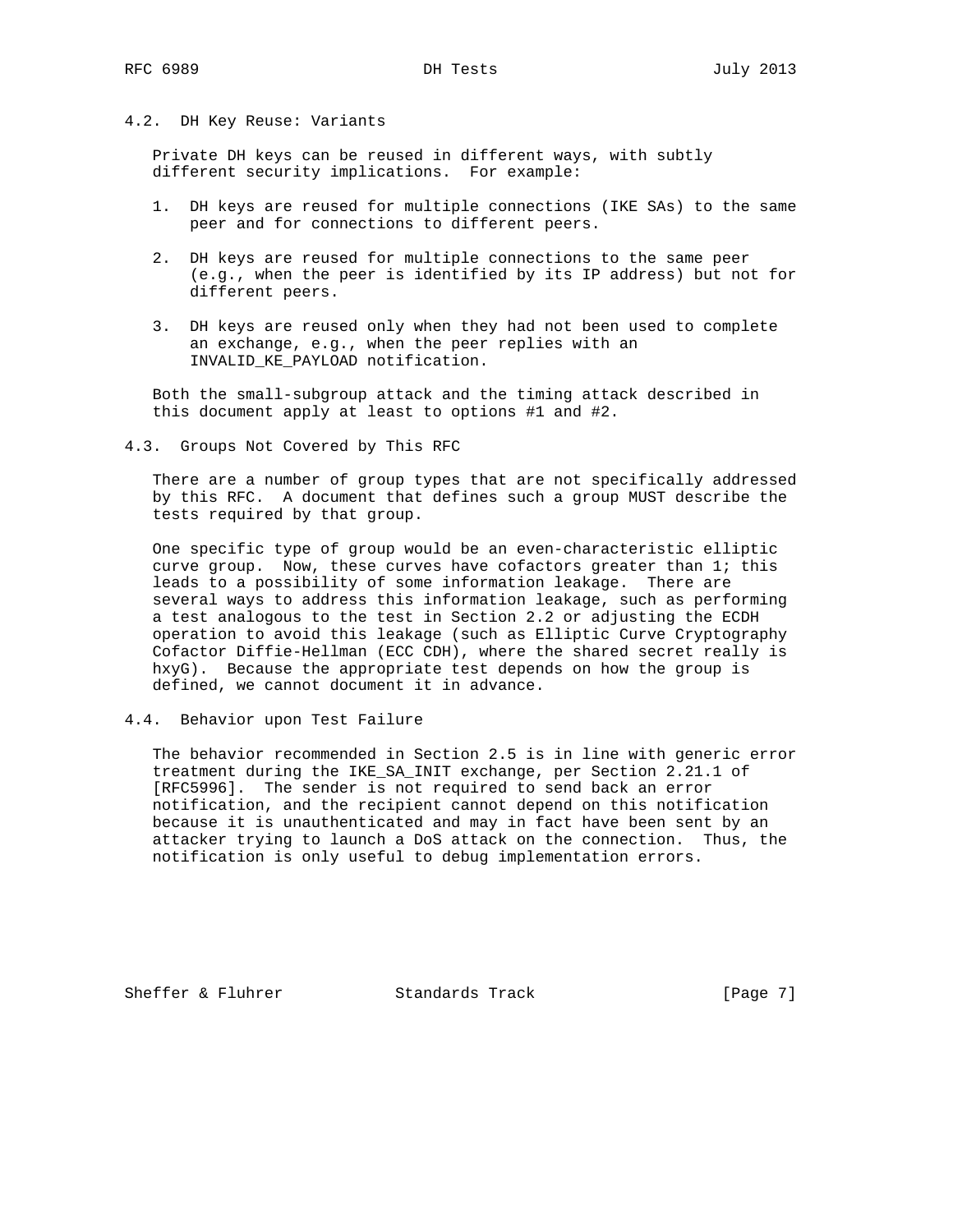On the other hand, the error notification is secure in the sense that no secret information is leaked. All IKEv2 Diffie-Hellman groups are publicly known, and none of the tests defined here depend on any private key. In fact, the tests can all be performed by an eavesdropper.

 The situation when the failure occurs in the CREATE\_CHILD\_SA exchange is different, since everything is protected by an IKE SA. The peers are authenticated, and error notifications can be relied on. See Section 2.21.3 of [RFC5996] for more details on error handling in this case.

5. IANA Considerations

 IANA has added a column named "Recipient Tests" to the Transform Type 4 - Diffie-Hellman Group Transform IDs registry for IKEv2 [IANA-IKEv2-Registry].

This column has been initially populated as follows.

 +------------------------------------+-----------------------+ Number | Recipient Tests +------------------------------------+-----------------------+ | 1, 2, 5, 14, 15, 16, 17, 18 | RFC 6989, Section 2.1 | | 22, 23, 24 | RFC 6989, Section 2.2 | | 19, 20, 21, 25, 26, 27, 28, 29, 30 | RFC 6989, Section 2.3 | +------------------------------------+-----------------------+

Groups 27-30 are defined in [RFC6954].

 Future documents that define new DH groups for IKEv2 are REQUIRED to provide this information for each new group, possibly by referring to the current document.

6. Acknowledgements

 We would like to thank Dan Harkins, who initially raised this issue on the IPsec mailing list. Thanks to Tero Kivinen and Rene Struik for their useful comments. Much of the text in Section 3 is taken from [RFC2412], and we would like to thank its author, Hilarie Orman.

 The document was originally prepared using the lyx2rfc tool, created by Nico Williams.

Sheffer & Fluhrer Standards Track [Page 8]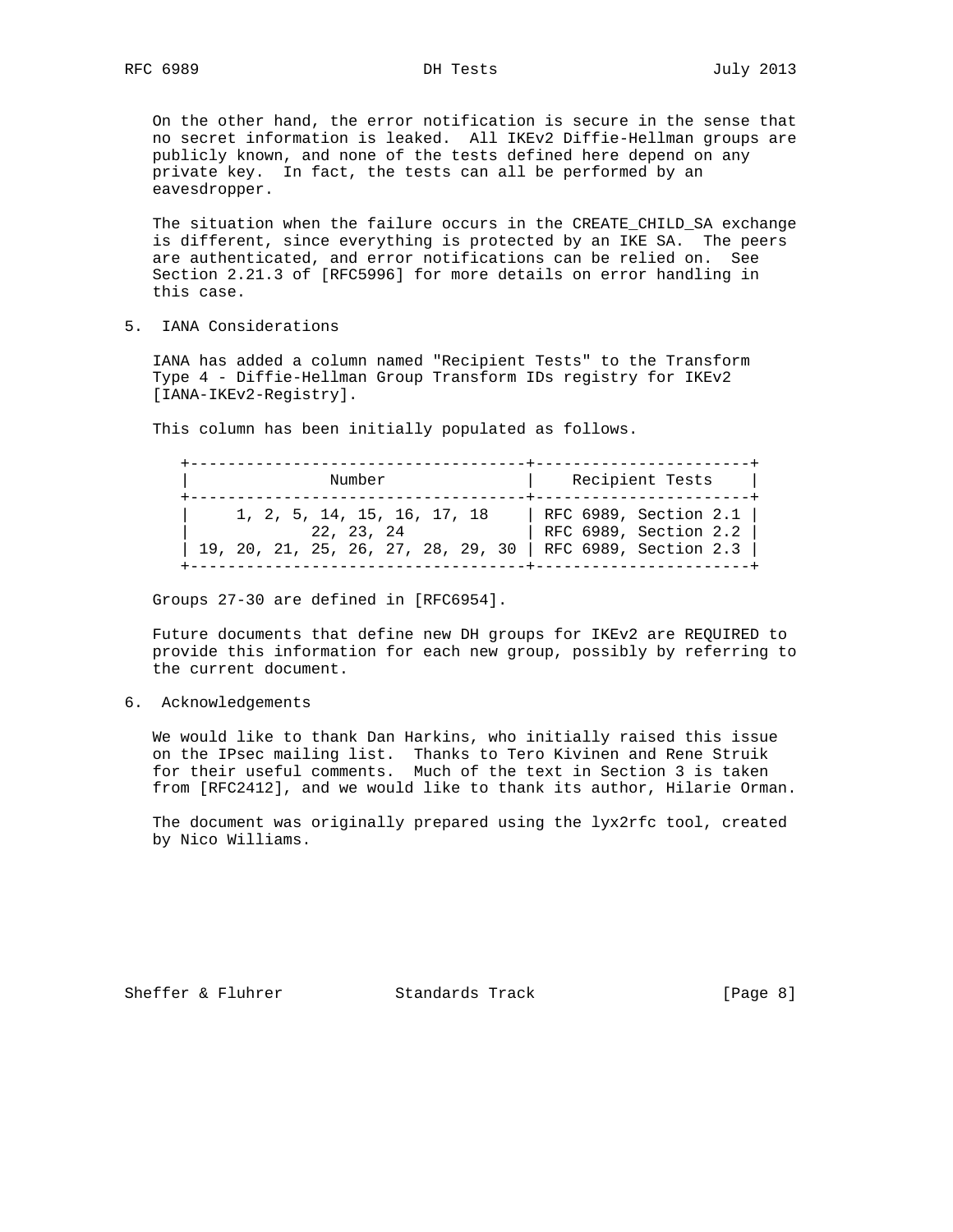- 7. References
- 7.1. Normative References
	- [RFC2119] Bradner, S., "Key words for use in RFCs to Indicate Requirement Levels", BCP 14, RFC 2119, March 1997.
	- [RFC5996] Kaufman, C., Hoffman, P., Nir, Y., and P. Eronen, "Internet Key Exchange Protocol Version 2 (IKEv2)", RFC 5996, September 2010.
- 7.2. Informative References
	- [IANA-IKEv2-Registry] IANA, "Internet Key Exchange Version 2 (IKEv2) Parameters", <http://www.iana.org/assignments/ikev2-parameters/>.
	- [Kocher] Kocher, P., "Timing Attacks on Implementations of Diffie- Hellman, RSA, DSS, and Other Systems", December 1996, <http://www.cryptography.com/timingattack/paper.html>.
	- [Menezes] Menezes, A. and B. Ustaoglu, "On Reusing Ephemeral Keys In Diffie-Hellman Key Agreement Protocols", December 2008, <http://www.cacr.math.uwaterloo.ca/techreports/2008/ cacr2008-24.pdf>.
	- [NIST-800-56A]

 National Institute of Standards and Technology (NIST), "Recommendation for Pair-Wise Key Establishment Schemes Using Discrete Logarithm Cryptography (Revised)", NIST PUB 800-56A, March 2007.

- [RFC2412] Orman, H., "The OAKLEY Key Determination Protocol", RFC 2412, November 1998.
- [RFC3526] Kivinen, T. and M. Kojo, "More Modular Exponential (MODP) Diffie-Hellman groups for Internet Key Exchange (IKE)", RFC 3526, May 2003.
- [RFC5114] Lepinski, M. and S. Kent, "Additional Diffie-Hellman Groups for Use with IETF Standards", RFC 5114, January 2008.

Sheffer & Fluhrer Standards Track [Page 9]